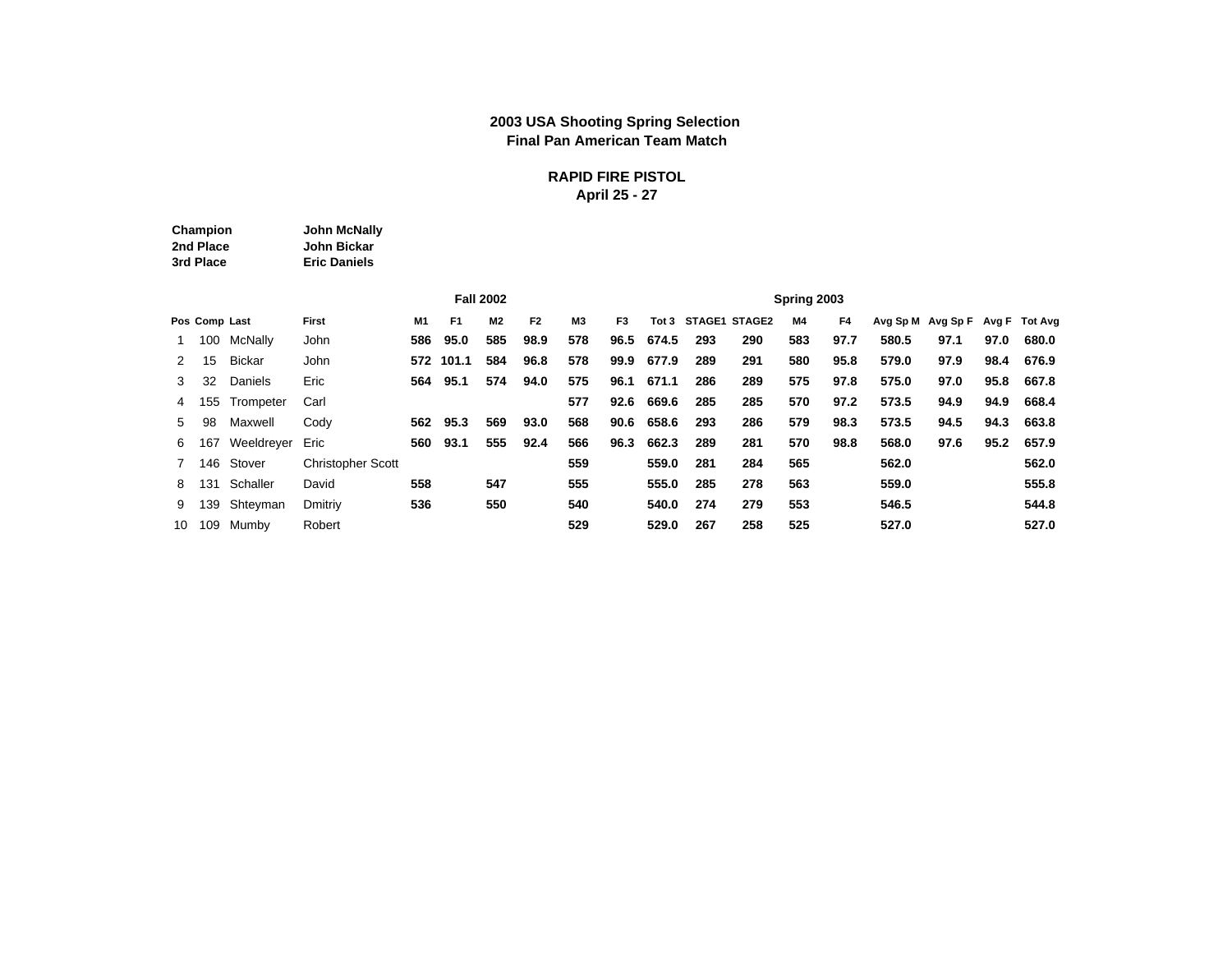### **2003 USA Shooting Spring Selection Final Pan American Team Match**

### **MEN'S AIR PISTOL April 25 - 27**

|    | Champion<br>2nd Place<br>3rd Place |                | Daryl Szarenski<br><b>John Bickar</b><br><b>Jason Turner</b> |     |     |                |                |                |                |                |     |       | 681.9<br>677.5<br>676.7 |       |       |                |
|----|------------------------------------|----------------|--------------------------------------------------------------|-----|-----|----------------|----------------|----------------|----------------|----------------|-----|-------|-------------------------|-------|-------|----------------|
|    | Pos Comp Last                      |                | First                                                        | Cat | M1  | F <sub>1</sub> | M <sub>2</sub> | F <sub>2</sub> | M <sub>3</sub> | F <sub>3</sub> | M4  | F4    | Spring                  | Avg M | Avg F | <b>Tot Avg</b> |
|    |                                    | 148 Szarenski  | Daryl                                                        |     | 579 | 101.9          | 577            | 98.3           | 580            | 102.7          | 579 | 102.1 | 681.9                   | 578.8 | 101.3 | 680.0          |
| 2  | 15                                 | <b>Bickar</b>  | John                                                         |     | 581 | 97.2           | 577            | 98.0           | 571            | 99.6           | 582 | 102.3 | 677.5                   | 577.8 | 99.3  | 679.0          |
| 3  | 159                                | Turner         | Jason                                                        |     | 581 | 101.1          | 581            | 99.7           | 576            | 100.8          | 578 | 98.5  | 676.7                   | 579.0 | 100.0 | 677.0          |
| 4  | 48                                 | Ennis          | John                                                         |     | 570 | 97.2           | 569            | 97.6           | 584            | 97.8           | 570 | 98.1  | 675.0                   | 573.3 | 97.7  | 673.1          |
| 5  | 181                                | Zins           | <b>Brian</b>                                                 |     | 578 | 97.8           | 573            | 100.7          | 567            | 99.2           | 577 | 99.7  | 671.5                   | 573.8 | 99.4  | 670.9          |
| 6  | 182                                | Zurek          | John                                                         |     | 562 |                | 563            |                | 570            | 97.5           | 571 | 100.4 | 669.5                   | 566.5 | 99.0  | 668.9          |
| 7  | 34                                 | Demarest       | Bill                                                         |     | 569 | 99.8           | 575            | 95.8           | 569            | 97.1           | 572 | 97.7  | 667.9                   | 571.3 | 97.6  | 665.5          |
| 8  | 81                                 | Kelly          | Mark                                                         |     | 565 | 94.9           | 563            |                | 565            |                | 567 | 92.8  | 658.8                   | 565.0 | 93.9  | 658.9          |
| 9  | 32                                 | Daniels        | Eric                                                         |     |     |                |                |                | 566            | 95.7           | 537 |       | 647.2                   | 551.5 | 95.7  | 647.2          |
| 10 | 196                                | Skanaker       | Ragnar                                                       | V   |     |                |                |                | 572            |                | 581 |       | 576.5                   | 576.5 |       | 576.5          |
| 11 | 197                                | Huot           | Jean Pierre                                                  | V   |     |                |                |                | 572            |                | 570 |       | 571.0                   | 571.0 |       | 571.0          |
| 12 | 72                                 | Holloway       | Adam                                                         |     | 557 |                | 560            |                | 565            |                | 565 |       | 565.0                   | 561.8 |       | 563.0          |
| 13 | 95                                 | Mango          | Rob                                                          |     |     |                |                |                | 561            |                | 565 |       | 563.0                   | 563.0 |       | 561.8          |
| 14 | 98                                 | Maxwell        | Cody                                                         |     | 552 |                | 552            |                | 556            |                | 562 |       | 559.0                   | 555.5 |       | 555.5          |
| 15 | 163                                | Von Fange      | John                                                         |     | 542 |                | 526            |                | 559            |                | 557 |       | 558.0                   | 546.0 |       | 551.8          |
| 16 | 11                                 | <b>Barberi</b> | Justin                                                       |     | 548 |                | 557            |                | 545            |                | 557 |       | 551.0                   | 551.8 |       | 551.0          |
| 17 | 101                                | Meredith       | <b>Bruce</b>                                                 | V   |     |                |                |                | 551            |                | 551 |       | 551.0                   | 551.0 |       | 548.5          |
| 18 | 20                                 | <b>Bundy</b>   | Robert                                                       |     |     |                |                |                | 549            |                | 548 |       | 548.5                   | 548.5 |       | 547.0          |
| 19 | 109                                | Mumby          | Robert                                                       | V   |     |                |                |                | 546            |                | 548 |       | 547.0                   | 547.0 |       | 546.0          |
| 20 | 22                                 | Cannon         | Patrick                                                      | J   | 530 |                | 538            |                | 547            |                | 543 |       | 545.0                   | 539.5 |       | 539.5          |
| 21 | 87                                 | Kraft          | Timothy                                                      |     |     |                |                |                | 535            |                | 536 |       | 535.5                   | 535.5 |       | 535.5          |
| 22 | 38                                 | Poore          | <b>Dick</b>                                                  |     |     |                |                |                | 534            |                | 531 |       | 532.5                   | 532.5 |       | 532.5          |
| 23 | 177                                | Wong           | Marvin                                                       |     |     |                |                |                | 518            |                | 503 |       | 510.5                   | 510.5 |       | 510.5          |
| 24 |                                    | 180 Young      | Thomas                                                       |     | 499 |                | 505            |                | 489            |                | 484 |       | 486.5                   | 494.3 |       | 494.3          |
|    |                                    |                |                                                              |     |     |                |                |                |                |                |     |       |                         |       |       |                |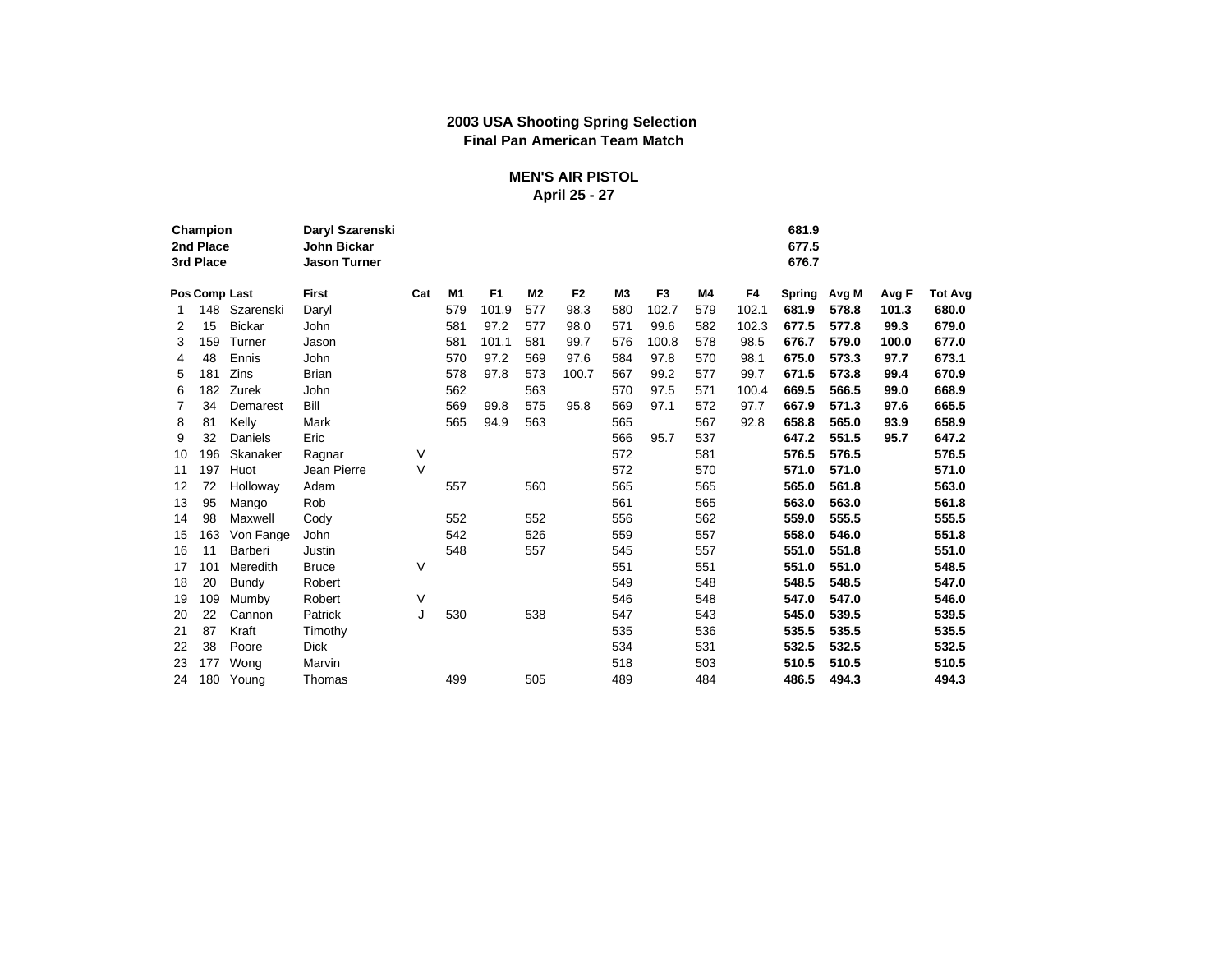### **WOMEN'S AIR PISTOL**

**April 25 - 27**

|    |                                                                                                                                                                                   |                  | <b>Rebecca Snyder</b><br>Elizabeth Callahan<br><b>Christina Cassidy</b> |     |     |                |                |                |     |       |     |      | 483.8<br>470.1<br>469.8 |       |       |                |
|----|-----------------------------------------------------------------------------------------------------------------------------------------------------------------------------------|------------------|-------------------------------------------------------------------------|-----|-----|----------------|----------------|----------------|-----|-------|-----|------|-------------------------|-------|-------|----------------|
|    | Champion<br>2nd Place<br>3rd Place<br><b>PosComp Last</b><br>143 Snyder<br>Callahan<br>198<br>Cassidy<br>23<br>17<br>Bowman<br>147<br>McConnell<br>199<br>160<br>Uptagrafft<br>54 |                  | <b>First</b>                                                            | Cat | M1  | F <sub>1</sub> | M <sub>2</sub> | F <sub>2</sub> | M3  | F3    | M4  | F4   | Spring                  | Avg M | Avg F | <b>Tot Avg</b> |
|    |                                                                                                                                                                                   |                  | Rebecca                                                                 | W   | 374 | 99.0           | 367            | 96.4           | 380 | 101.0 | 387 | 99.5 | 483.8                   | 377.0 | 99.0  | 476.0          |
|    |                                                                                                                                                                                   |                  | Elizabeth                                                               | W   | 370 | 97.9           | 370            | 96.2           | 374 | 95.9  | 375 | 95.3 | 470.1                   | 372.3 | 96.3  | 468.6          |
| 3  |                                                                                                                                                                                   |                  | Christina                                                               | W   | 380 | 91.1           | 369            | 92.3           | 375 | 95.9  | 378 | 90.7 | 469.8                   | 375.5 | 92.5  | 468.3          |
| 4  |                                                                                                                                                                                   |                  | Janine                                                                  | W   | 375 | 95.6           | 374            | 92.6           | 371 | 98.9  | 372 | 94.1 | 468.0                   | 373.0 | 95.3  | 468.0          |
| 5  |                                                                                                                                                                                   | Stoyanova        | Nora                                                                    | W   |     |                |                |                | 370 | 92.3  | 375 | 92.7 | 465.0                   | 372.5 | 92.5  | 465.0          |
| 6  |                                                                                                                                                                                   |                  | Melissa                                                                 | W   | 370 | 97.8           | 366            | 96.2           | 365 | 94.2  | 371 | 93.9 | 462.1                   | 368.0 | 95.5  | 463.5          |
|    |                                                                                                                                                                                   |                  | Sandra                                                                  | W   | 373 | 96.3           | 362            | 95.0           | 357 | 93.7  | 374 | 89.5 | 457.1                   | 366.5 | 93.6  | 460.1          |
| 8  |                                                                                                                                                                                   | Gengenbach Mandy |                                                                         | W J | 360 |                | 376            |                | 360 | 90.8  | 364 | 91.1 | 453.0                   | 365.0 | 91.0  | 456.0          |
| 9  | 64                                                                                                                                                                                | Hare             | Dorothy                                                                 | W V |     |                |                |                | 375 |       | 375 |      | 375.0                   | 375.0 |       | 375.0          |
| 10 | 63                                                                                                                                                                                | Hare             | Lynda                                                                   | W V |     |                |                |                | 369 |       | 380 |      | 374.5                   | 374.5 |       | 374.5          |
| 11 | 108                                                                                                                                                                               | Mumby            | Marilyn                                                                 | W V |     |                |                |                | 353 |       | 358 |      | 355.5                   | 355.5 |       | 355.5          |
| 12 | 104                                                                                                                                                                               | Milstein         | Sloane                                                                  | W   |     |                |                |                | 344 |       | 351 |      | 347.5                   | 347.5 |       | 347.5          |

#### **2003 USA Shooting Spring Selection Final Pan American Team Match**

#### **WOMEN'S SPORT PISTOL April 30 - May 2**

|    |                                                                                                                                                  |           |           |     | Rebecca Snyder<br><b>Janine Bowman</b> | <b>Elizabeth Callahan</b> |           |                |            |     |     |       |       |            |           |     |       | 683.8<br>680.2<br>669.2 |
|----|--------------------------------------------------------------------------------------------------------------------------------------------------|-----------|-----------|-----|----------------------------------------|---------------------------|-----------|----------------|------------|-----|-----|-------|-------|------------|-----------|-----|-------|-------------------------|
|    | Champion<br>2nd Place<br>3rd Place<br>143<br>Snyder<br>198<br>Callahan<br>17<br>Bowman<br>160<br>Uptagrafft<br>23<br>Cassidy<br>McConnell<br>199 |           | First     | Cat | M1                                     | F1                        | <b>M2</b> | F <sub>2</sub> | <b>Pre</b> | RF  | MЗ  | F3    | Tot 3 | <b>Pre</b> | <b>RF</b> | M4  | F4    | <b>Spring</b>           |
|    |                                                                                                                                                  |           | Rebecca   | W   |                                        |                           |           |                | 290        | 292 | 582 | 101.9 | 683.9 | 293        | 291       | 584 | 99.7  | 683.8                   |
| 2  |                                                                                                                                                  |           | Elizabeth | W   | 574                                    | 100.6                     | 584       | 97.5           | 285        | 289 | 574 | 101.0 | 675.0 | 291        | 291       | 582 | 103.4 | 680.2                   |
| 3  |                                                                                                                                                  |           | Janine    | W   | 562                                    | 102.3                     | 572       | 99.3           | 282        | 286 | 568 | 95.0  | 663.0 | 288        | 287       | 575 | 100.3 | 669.2                   |
| 4  |                                                                                                                                                  |           | Sandra    | W   | 587                                    | 101.2                     | 581       | 103.3          | 286        | 288 | 574 | 87.3  | 661.3 | 275        | 282       | 557 | 97.2  | 657.8                   |
| 5  |                                                                                                                                                  |           | Christina | W   | 549                                    | 103.0                     | 557       | 95.1           | 272        | 289 | 561 | 97.1  | 658.1 | 266        | 272       | 538 | 98.8  | 647.5                   |
| 6. |                                                                                                                                                  |           | Melissa   | W   | 530                                    | 93.7                      | 543       | 95.0           | 274        | 271 | 545 | 101.0 | 646.0 | 276        | 271       | 547 | 93.4  | 643.2                   |
|    | 147                                                                                                                                              | Stovanova | Nora      | W   |                                        |                           |           |                | 276        | 265 | 541 | 88.3  | 629.3 | 282        | 269       | 551 | 93.6  | 637.0                   |
| 8  | 45                                                                                                                                               | Eagles    | Kim       | WV  |                                        |                           |           |                | 288        | 288 | 576 |       | 576.0 | 286        | 286       | 572 |       | 574.0                   |
| 9  | <b>PosComp Last</b><br>108<br>Mumby                                                                                                              |           | Marilyn   | WV  |                                        |                           |           |                | 258        | 262 | 520 |       | 520.0 | 266        | 264       | 530 |       | 525.0                   |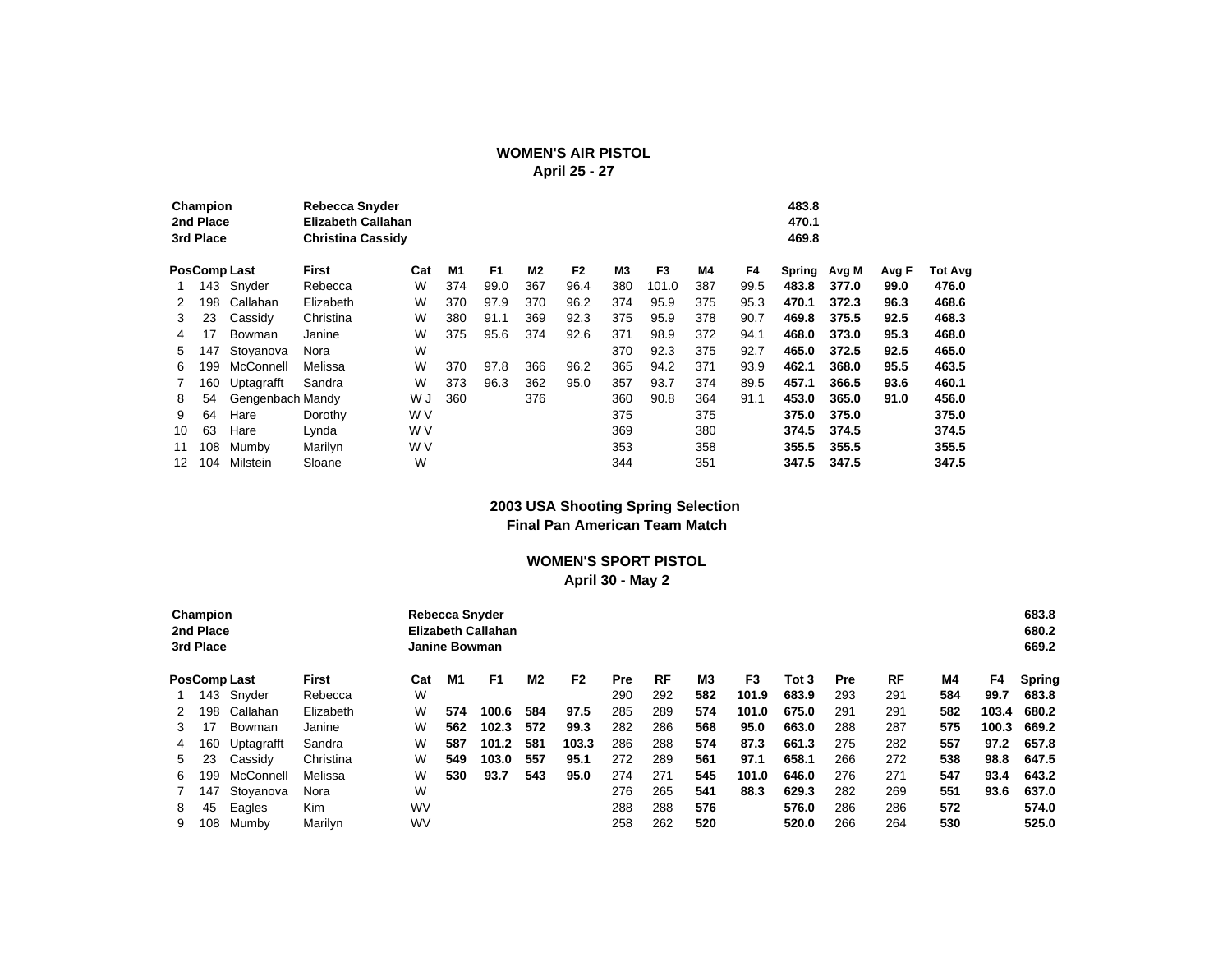## **2003 USA Shooting Spring Selection Final Pan American Team Match**

### **FREE PISTOL April 25 - 27**

|    |                                                                                                                                                                                                                                                                                              |                    | <b>Jason Turner</b><br><b>Brian Zins</b><br>Daryl Szarenski |     |     |                |     |      |                |                |       |     |      | 646.4<br>646.0<br>645.8 |
|----|----------------------------------------------------------------------------------------------------------------------------------------------------------------------------------------------------------------------------------------------------------------------------------------------|--------------------|-------------------------------------------------------------|-----|-----|----------------|-----|------|----------------|----------------|-------|-----|------|-------------------------|
|    | Champion<br>2nd Place<br>3rd Place<br><b>PosComp Last</b><br>159<br>Turner<br>Zins<br>181<br>148<br>182<br>Zurek<br>48<br>Ennis<br>178<br>Wood<br>34<br>81<br>Kelly<br>196<br>95<br>Mango<br>11<br>Barberi<br>32<br>Daniels<br>109<br>Mumby<br>101<br>Meredith<br>192<br>Sevi<br>177<br>Wong |                    | First                                                       | Cat | M1  | F <sub>1</sub> | M2  | F2   | M <sub>3</sub> | F <sub>3</sub> | Tot 3 | M4  | F4   | Spring                  |
| 1  |                                                                                                                                                                                                                                                                                              |                    | Jason                                                       |     | 547 | 97.7           | 539 | 95.2 | 542            | 96.7           | 638.7 | 560 | 94.0 | 646.4                   |
| 2  |                                                                                                                                                                                                                                                                                              |                    | <b>Brian</b>                                                |     | 542 | 95.2           | 545 | 93.8 | 545            | 96.2           | 641.2 | 559 | 91.7 | 646.0                   |
| 3  |                                                                                                                                                                                                                                                                                              | Szarenski          | Daryl                                                       |     | 558 | 96.2           | 558 | 93.0 | 556            | 90.1           | 646.1 | 551 | 94.5 | 645.8                   |
| 4  |                                                                                                                                                                                                                                                                                              |                    | John                                                        |     | 514 |                | 533 |      | 550            | 93.4           | 643.4 | 550 | 96.3 | 644.9                   |
| 5  |                                                                                                                                                                                                                                                                                              |                    | John                                                        |     | 543 | 92.2           | 551 | 89.6 | 561            | 90.2           | 651.2 | 538 | 93.0 | 641.1                   |
| 6  |                                                                                                                                                                                                                                                                                              |                    | Tony                                                        |     | 530 |                | 528 |      | 543            | 90.1           | 633.1 | 538 | 90.6 | 630.9                   |
| 7  |                                                                                                                                                                                                                                                                                              | Demarest           | Bill                                                        |     | 547 | 98.2           | 543 | 94.2 | 532            | 92.5           | 624.5 | 545 | 91.0 | 630.3                   |
| 8  |                                                                                                                                                                                                                                                                                              |                    | Mark                                                        |     | 537 | 89.5           | 545 | 86.0 | 536            | 94.2           | 630.2 | 525 |      | 624.7                   |
| 9  |                                                                                                                                                                                                                                                                                              | Skanaker           | Ragnar                                                      | V   |     |                |     |      | 552            |                | 552.0 | 551 |      | 551.5                   |
| 10 |                                                                                                                                                                                                                                                                                              |                    | Rob                                                         |     |     |                |     |      | 521            |                | 521.0 | 539 | 83.0 | 530.0                   |
| 11 |                                                                                                                                                                                                                                                                                              |                    | Justin                                                      |     | 519 |                | 512 |      | 520            |                | 520.0 | 526 |      | 523.0                   |
| 12 |                                                                                                                                                                                                                                                                                              |                    | Eric                                                        |     |     |                |     |      | 522            |                | 522.0 | 517 |      | 519.5                   |
| 13 |                                                                                                                                                                                                                                                                                              |                    | Robert                                                      | V   |     |                |     |      | 495            |                | 495.0 | 513 |      | 504.0                   |
| 14 |                                                                                                                                                                                                                                                                                              |                    | <b>Bruce</b>                                                | ٧   |     |                |     |      | 495            |                | 495.0 | 511 |      | 503.0                   |
| 15 |                                                                                                                                                                                                                                                                                              |                    | <b>Ilir</b>                                                 |     |     |                |     |      | 500            |                | 500.0 | 483 |      | 491.5                   |
| 16 |                                                                                                                                                                                                                                                                                              |                    | Marvin                                                      |     |     |                |     |      | 482            |                | 482.0 | 434 |      | 458.0                   |
| 17 | 202                                                                                                                                                                                                                                                                                          | Willson            | Ryan Edward                                                 | J   |     |                |     |      | 388            |                | 388.0 | 329 |      | 358.5                   |
| 18 | 26                                                                                                                                                                                                                                                                                           | Cotton-Potter Cory |                                                             | J   |     |                |     |      | 300            |                | 300.0 | 340 |      | 320.0                   |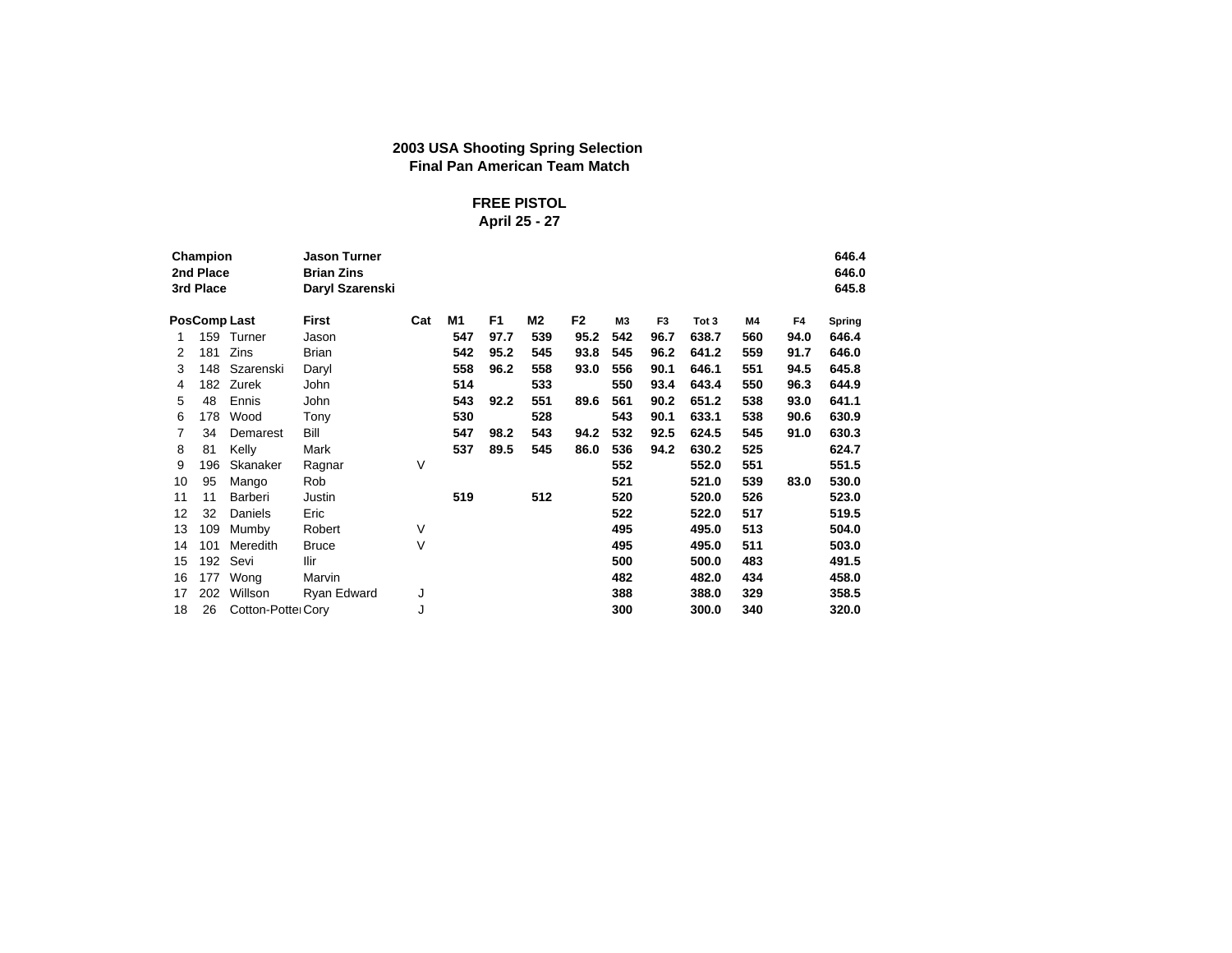### **2003 USA Shooting Final Pan Am Selection Match Colorado Springs, Colorado 10m Running Target 30+30 April 24-26, 2003**

|                  |                     |     |            |         |              |         |        |         |        |         | Average |                         |          |       |
|------------------|---------------------|-----|------------|---------|--------------|---------|--------|---------|--------|---------|---------|-------------------------|----------|-------|
|                  |                     |     | Fall       |         | Fall         |         |        |         |        |         |         | of Fall & Average PanAm |          |       |
|                  |                     |     | Matc       | Fall    | Match        | Fall    | Spring | Spring  | Spring | Spring  | Spring  | of Finals Selectio      |          |       |
| Pos Last         | First               | Cat | <b>h</b> 1 | Final 1 | $\mathbf{2}$ | Final 2 | Day 1  | Final 1 | Day 2  | Final 2 | Match   | Fired                   | n Totals |       |
|                  | Ayala Armando       |     | 577        | 96.8    | 568          | 97.4    | 565    | 98.3    | 565    | 96      | 568.75  | 97.1                    | 665.9    | 665.9 |
| 2 Johnsor Bill   |                     |     | 555        | 97.0    | 576          | 100     | 561    | 89.2    | 562    | 97.8    | 563.5   | 96.0                    | 659.5    | 659.5 |
| 3 Holland Koby   |                     |     | 557        | 99.8    | 565          | 94.1    | 565    | 96.9    | 561    | 95.4    | 562     | 96.6                    | 658.6    | 658.6 |
| 4 Dement Lance   |                     |     | 551        |         | 558          | 96.9    | 561    | 103.0   | 571    | 94.1    | 560.25  | 98.0                    | 658.3    | 658.3 |
| 5 Gray           | Hank                |     | 551        | 98.1    | 562          | 93.3    | 567    | 99.6    | 561    | 98.1    | 560.25  | 97.3                    | 657.5    | 657.5 |
| 6 Franze Klaus   |                     |     | 553        | 91.6    | 563          | 95.6    | 561    | 96.4    | 562    | 98.2    | 559.75  | 95.5                    | 655.2    | 655.2 |
|                  | LeNeve Dustin       | J   | 551        | 95.8    | 558          |         | 547    |         | 540    |         | 549     | 95.8                    | 644.8    | 644.8 |
|                  | 8 Peterso Trevor    | J   | 545        |         | 548          |         | 547    |         | 546    |         | 546.5   |                         |          | 546.5 |
| 9 Fredrich Mike  |                     | J   | 539        |         | 543          |         |        |         |        |         | 541     |                         |          | 541.0 |
| 10 Hatcher Chris |                     |     | 542        |         | 539          |         | 547    |         | 544    |         | 543     |                         |          | 543.0 |
| 11 Krolik Alex   |                     | V   | 532        |         | 516          |         | 549    |         | 536    |         | 533.25  |                         |          | 533.3 |
|                  | 12 Budnell Nickolas | J   | 503        |         | 490          |         |        |         |        |         | 496.5   |                         |          | 496.5 |
|                  | 13 Bucher Cameron   | J   | 502        |         | 486          |         |        |         |        |         | 494     |                         |          | 494.0 |
|                  | 14 Frattarc Dominic | J   | 499        |         | 477          |         |        |         |        |         | 488     |                         |          | 488.0 |
| 15 Fink          | Danny               |     |            |         |              |         | 454    |         | 446    |         | 450     |                         |          | 450.0 |

### **2003 USA SHOOTING SPRING SELECTION MATCH**

### **Ft. Benning, GA**

#### **50 M Men's Three Position Rifle May 17-25**

| Champion  | <b>Eric Uptagrafft</b> | 1269.7 |
|-----------|------------------------|--------|
| 2nd Place | Michael Anti           | 1267.5 |
| 3rd Place | <b>Matthew Emmons</b>  | 1266.2 |

|   |            |                      |         |         |      |      |                  |      |                                                     | Ava | Spring       |
|---|------------|----------------------|---------|---------|------|------|------------------|------|-----------------------------------------------------|-----|--------------|
|   |            | <b>Pos Comp Last</b> | First   | Age Cat |      |      |                  |      | Day1 Final1 Total1 Day2 Final2 Total2 Avg Day Final |     | Total        |
|   |            | 302 Uptagrafft       | Eric    |         | 1173 |      | 99.6 1272.6 1166 |      | 100.7 1266.7 1169.5                                 |     | 100.2 1269.7 |
|   | 2 348 Anti |                      | Michael |         | 1167 | 98.1 | 1265.1 1174      |      | 95.8 1269.8 1170.5                                  |     | 97.0 1267.5  |
|   |            | 3 310 Emmons         | Matthew |         | 1167 |      | 96.5 1263.5 1171 |      | 97.9 1268.9 1169.0                                  |     | 97.2 1266.2  |
|   |            | 4 324 Gathman        | Trevor  |         | 1159 |      | 99.5 1258.5 1163 |      | 98.9 1261.9 1161.0                                  |     | 99.2 1260.2  |
|   | 5 332 Hall |                      | Joseph  |         | 1170 | 96.5 | 1266.5 1156      |      | 1156 1163.0                                         |     | 96.5 1259.5  |
| 6 |            | 338 Johnson          | Ken     |         | 1161 | 95.0 | 1256.0 1163      | 97.3 | 1260.3 1162.0                                       |     | 96.2 1258.2  |
|   |            | 307 Parker           | Jason   |         | 1150 |      | 1150.0 1167      | 99.4 | 1266.4 1158.5                                       |     | 99.4 1257.9  |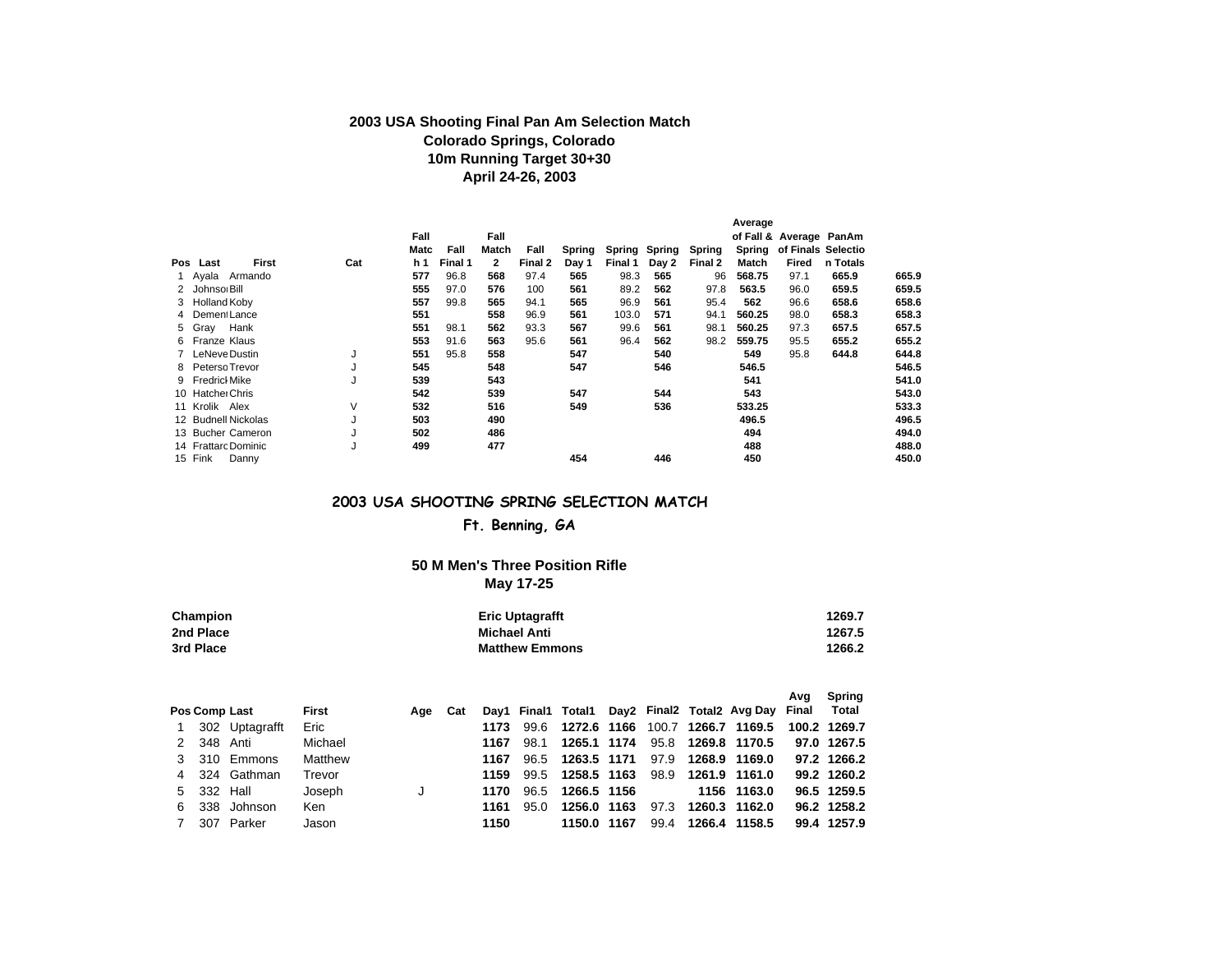| 8   |          | 343 Pestilli   | Vincent     |   | 1155 | 94.4 | 1249.4 1165 | 93.7 | 1258.7 1160.0 |             | 94.1 1254.1 |
|-----|----------|----------------|-------------|---|------|------|-------------|------|---------------|-------------|-------------|
| 9   |          | 305 Leone      | Anthony     |   | 1145 |      | 1145.0 1160 | 98.6 | 1258.6 1152.5 |             | 98.6 1251.1 |
| 10  |          | 304 Barnhart   | Shane       |   | 1155 | 97.3 | 1252.3 1152 |      |               | 1152 1153.5 | 97.3 1250.8 |
| 11  |          | 331 Abalo      | Christopher | J | 1145 |      | 1145.0 1155 |      |               | 1155 1150.0 | 1150.0      |
|     |          | 12 317 Hein    | Joseph      |   | 1151 |      | 1151.0 1145 |      |               | 1145 1148.0 | 1148.0      |
|     |          | 13 325 Wallace | Matthew     | J | 1138 |      | 1138.0 1154 |      |               | 1154 1146.0 | 1146.0      |
| 14  |          | 346 Aylward    | Bob         |   | 1144 |      | 1144.0 1139 |      |               | 1139 1141.5 | 1141.5      |
|     |          | 15 312 Mecozzi | Grant       |   | 1133 |      | 1133.0 1145 |      |               | 1145 1139.0 | 1139.0      |
|     |          | 16 339 Hardy   | Gary        |   | 1134 |      | 1134.0 1137 |      |               | 1137 1135.5 | 1135.5      |
| 17  |          | 333 Niefer     | Cory        | V | 1129 |      | 1129.0 1135 |      |               | 1135 1132.0 | 1132.0      |
| 18. |          | 344 Baum       | Ryan        |   | 1127 |      | 1127.0 1110 |      |               | 1110 1118.5 | 1118.5      |
| 19  | 316 Hall |                | Jonathan    |   | 1127 |      | 1127.0 1090 |      |               | 1090 1108.5 | 1108.5      |
| 20  |          | 352 Davis      | James       |   | 1029 |      | 1029.0 1069 |      | 1069          | 1049.0      | 1049.0      |

#### **2003 USA SHOOTING SPRING SELECTION MATCH**

# **Ft. Benning, GA**

#### **50 M Women's Three Position Rifle May 17-25, 2003**

|    | Champion<br>2nd Place<br>3rd Place |           |           |          |     |       |         | <b>Sarah Blakeslee</b><br><b>Amber Darland</b><br>Jamie Beyerle |                |         |       |         |       | 680.1<br>678.4<br>676.6 |
|----|------------------------------------|-----------|-----------|----------|-----|-------|---------|-----------------------------------------------------------------|----------------|---------|-------|---------|-------|-------------------------|
|    |                                    |           |           |          |     |       |         |                                                                 |                |         |       |         |       |                         |
|    |                                    |           |           |          |     | Match |         | Total                                                           | Match          |         | Total | Average | Avg   | Spring                  |
|    | Pos Comp Last                      |           | First     | Age      | Cat | 1     | Final 1 | Day 1                                                           | $\overline{2}$ | Final 2 | Day 2 | Match   | Final | Total                   |
|    | 322                                | Blakeslee | Sarah     | J        |     | 579   | 101.9   | 680.9                                                           | 580            | 99.3    | 679.3 | 579.5   | 100.6 | 680.1                   |
| 2  | 342                                | Darland   | Amber     |          |     | 586   | 96.4    | 682.4                                                           | 581            | 93.3    | 674.3 | 583.5   | 94.9  | 678.4                   |
| 3  | 341                                | Beyerle   | Jamie     | J<br>576 |     |       | 100.1   | 676.1                                                           | 581            | 96.0    | 677.0 | 578.5   | 98.1  | 676.6                   |
| 4  | 313                                | Ponti     | Hattie    | 571      |     |       | 97.2    | 668.2                                                           | 584            | 98.2    | 682.2 | 577.5   | 97.7  | 675.2                   |
| 5  | 323                                | Kerr      | Hannah    | J<br>582 |     |       | 94.6    | 676.6                                                           | 573            | 100.8   | 673.8 | 577.5   | 97.7  | 675.2                   |
| 6  | 303                                | Mulloy    | Melissa   |          |     | 571   | 96.2    | 667.2                                                           | 575            | 99.1    | 674.1 | 573.0   | 97.7  | 670.7                   |
| 7  | 328                                | Caruso    | Emily     |          |     | 562   |         | 562.0                                                           | 577            | 98.0    | 675.0 | 569.5   | 49.0  | 618.5                   |
| 8  | 340                                | Gallagher | Sherri    | J        |     | 574   | 89.6    | 663.6                                                           | 571            |         | 571.0 | 572.5   | 44.8  | 617.3                   |
| 9  | 329                                | Manges    | Karyn     |          |     | 565   |         | 565.0                                                           | 576            | 93.5    | 669.5 | 570.5   | 46.8  | 617.3                   |
| 10 | 318                                | Skeuse    | Erin      | J        |     | 568   | 89.6    | 657.6                                                           | 562            |         | 562.0 | 565.0   | 44.8  | 609.8                   |
| 11 | 314                                | Elsass    | Mary      |          |     | 564   |         | 564.0                                                           | 572            |         | 572.0 | 568.0   | 0.0   | 568.0                   |
| 12 | 335                                | Tidmore   | Beth      | J        |     | 566   |         | 566.0                                                           | 569            |         | 569.0 | 567.5   | 0.0   | 567.5                   |
| 13 | 327                                | Goss      | Vicki     | J        |     | 555   |         | 555.0                                                           | 565            |         | 565.0 | 560.0   | 0.0   | 560.0                   |
| 14 | 337                                | Kempley   | Reya      | J        |     | 555   |         | 555.0                                                           | 564            |         | 564.0 | 559.5   | 0.0   | 559.5                   |
| 15 | 330                                | Underwood | Stacy     | J        |     | 556   |         | 556.0                                                           | 560            |         | 560.0 | 558.0   | 0.0   | 558.0                   |
| 16 | 336                                | Shaffer   | Alexandra | J        |     | 528   |         | 528.0                                                           | 536            |         | 536.0 | 532.0   | 0.0   | 532.0                   |